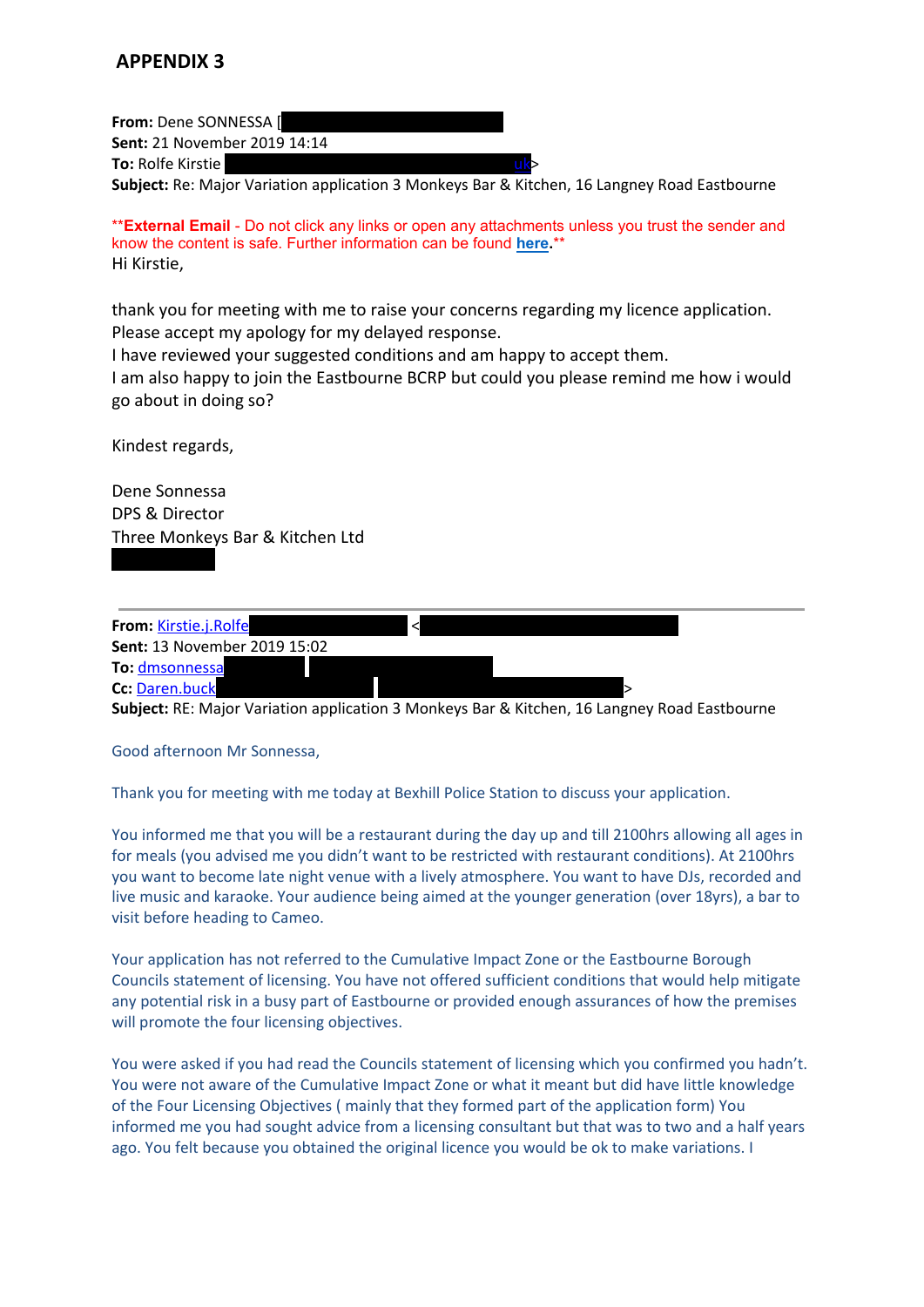explained the difference in the type of licence you currently have to the one you are applying for, a vertical drinking establishment.

Rather than object to the application at this stage I said I would work with you first to see what we could agree to. We discussed conditions that could go on the licence to help support the four licensing objectives. Below are a number of conditions I would like you to consider having on your licence when/if granted. Please review them, make changes where required but clearly highlight those changes so I can easily see them;

# **CCTV:**

- Digital CCTV and appropriate recording equipment to be installed in accordance with Home Office Guidelines relating to UK Police Requirements for Digital CCTV System (current PSDB Publication), operated and maintained throughout the premises internally and externally to cover all public areas, including the entrance to the premises. The system shall be on and recording at all times the premises licence is in operation.
- The CCTV cameras and recording equipment must be of sufficient quality to work in all lighting levels inside the premises at all times.
- CCTV footage will be stored for a minimum of 31 days.
- The management will give full and immediate cooperation and technical assistance to the Police in the event that CCTV footage is required for the prevention and detection of suspected or alleged crime.
- The CCTV images will record and display dates and times, and these times will be checked regularly to ensure their accuracy.
- Subject to GDPR guidance and legislation, the management of the premises will ensure that key staff are fully trained in the operation of the CCTV, and will be able to download selected footage onto a disk (or other electronic portable device acceptable to Sussex Police) for the police without difficulty or delay and without charge to Sussex Police.
- Any breakdown or system failure will be notified to the police immediately & remedied as soon as is practicable.
- In the event of the CCTV system hard drive being seized as evidence as part of a criminal investigation by Sussex Police or for any other reason, the premises will be expected to install a replacement hard drive or a temporary replacement drive as soon as practicable.

## **Training/Authorisation:**

a) The Premises Licence Holder shall ensure that all staff members engaged, or to be engaged, in selling alcohol at the premises shall receive the following induction training. This training will take place prior to the selling of such products: \*The lawful selling of age restricted products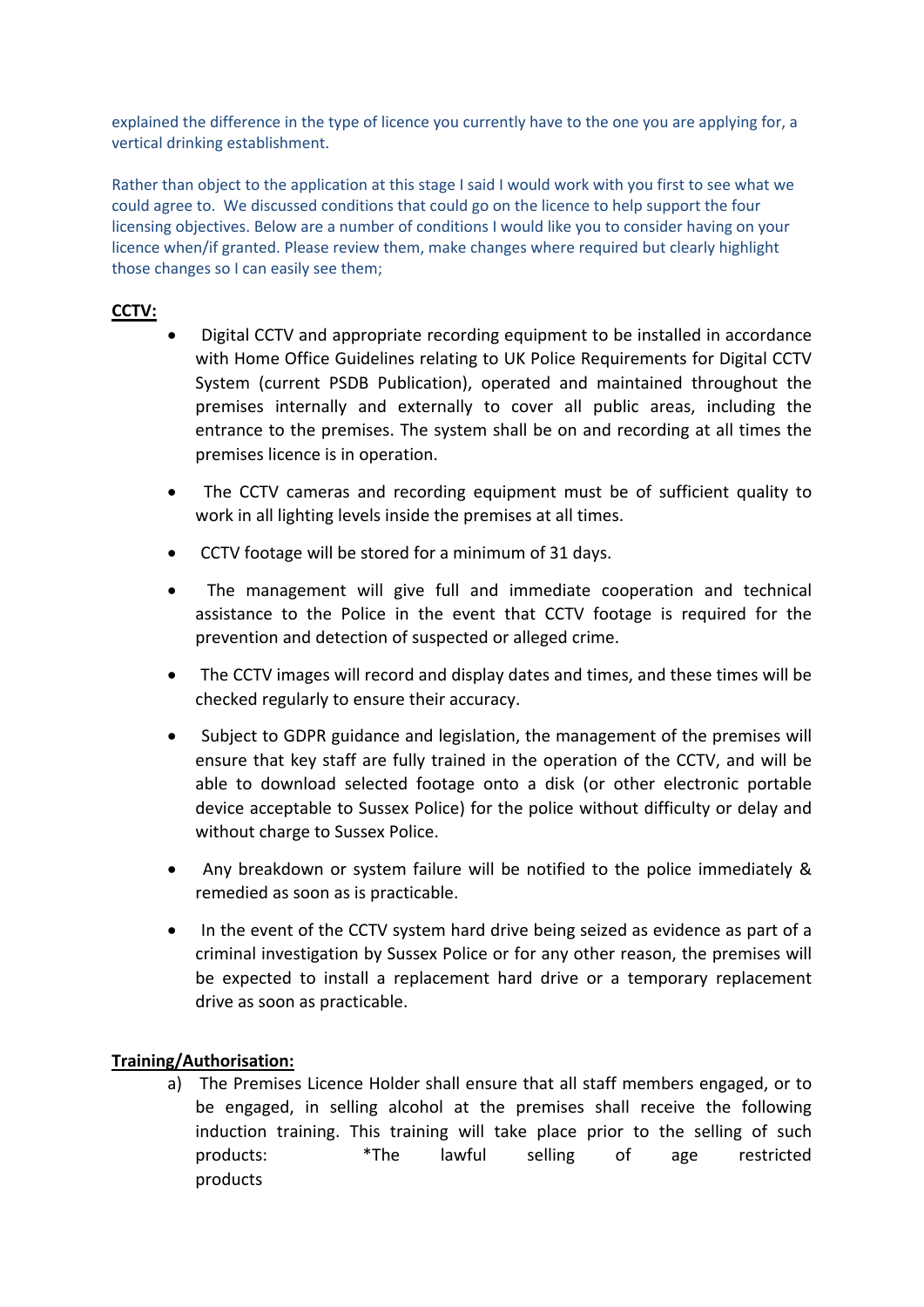\*Refusing the sale of alcohol to a person who is drunk

- b) Further verbal reinforcement/refresher training covering the above will be carried out thereafter at intervals not to exceed 3 months, with the date and time of the verbal reinforcement/refresher training documented.
- c) All such training undertaken by staff members shall be fully documented and recorded and signed by both the employee and the DPS. All training records shall be kept on the premises and made available to Sussex Police, officers of the local authority and officers from the Trading Standards team upon request.
- d) A list of staff members who are authorised to sell alcohol on the premises shall be kept. This shall be endorsed by the DPS with the date such authorisation commences.

### **Challenge 25:**

- a) The premises will operate an **age verification** policy set at a minimum of 25 years (e.g. "Challenge 25") whereby any person attempting to buy alcohol who appears to be under the specified age e.g. 25 will be asked for photographic ID to prove their age. The recommended forms of ID that will be accepted are passports, official Photographic Identity Cards issued by EU states bearing a hologram or ultraviolet feature, driving licences with a photograph, photographic military ID or proof of age cards bearing the 'PASS' mark hologram. The list of recommended forms of ID may be amended or revised with the prior written agreement of Sussex Police, the Licensing Authority and Trading Standards without the need to amend the licence or conditions attaching to it.
- b) Signage advertising the age verification or 'Challenge 25' policy will be displayed in prominent locations in the premises.

#### **Incident Log:**

An incident log will be maintained by the premises showing a detailed note of incidents that occur in the premises. The log will be inspected and signed off by the DPS (or a person with delegated authority) every 4 weeks.

- a) The log book should be kept on the premises and be available for inspection at all times the premises are open by authorised officers of the Licensing Authority or the police. An incident will be defined as being one which involves an allegation of a criminal offence.
- b) Feedback shall be given to staff to ensure these are used on each occasion that a refusal or incident occurs at the premises.
- c) Any refusals made for alcohol service e.g. underage, will also be recorded (either in electronic or written form) and feedback given to staff as relevant. The log will be kept at the premises for a minimum of twenty four (24) months.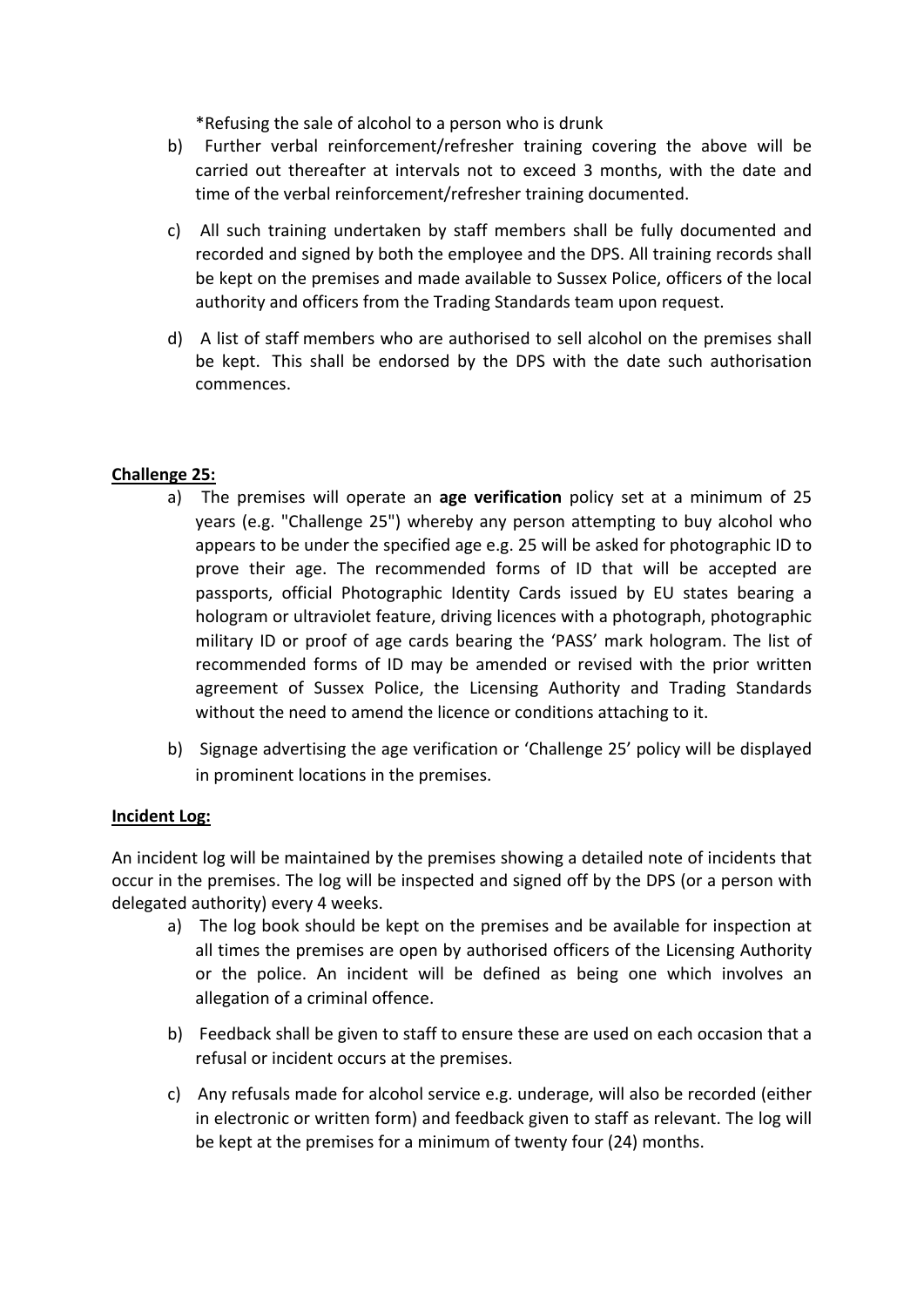#### **Refusals Book** T

The premises shall at all times maintain and operate an age-restricted sales refusals recording system (either in book or electronic form) which shall be reviewed by the Designated Premises Supervisor at intervals of no less than 4 weeks and feedback given to staff as relevant. This refusals book shall be available upon request to Sussex Police, officers of the local authority and officers from the Trading Standards team. The log will be kept at the premises for a minimum of twenty four (24) months.

### **Outside Areas**

a) Customers will not be permitted to take alcohol or open vessels outside the premises to consume whilst smoking, congregating or eating on the pavement outside the premises.

#### **SIA Numbers:**

SIA registered door staff will operate at the premises as follows:

- a) Fridays and Saturdays (and additionally Sundays when there is a bank Holiday Monday the following day, Christmas Eve and New Years Eve); two door staff from 21:00hrs until the premises has closed to the public, licensable activity has ceased and the venue is completely clear of patrons.
- b) In addition, all events shall be risk assessed by the Designated Premises Supervisor and a minimum of two SIA registered door staff shall be on duty on any occasion where the risk assessment shows it to be necessary.
	- No persons under the age of 18yrs old to be within the premises after 2100hrs.

We talked a bit about the benefits of joining Eastbourne BCRP and the assistance you could get from both Sussex Police Licensing and Eastbourne Councils Licensing department. If your application is granted I hope you would consider taking advice from us all. In the meantime, please review the conditions above and let me know your acceptance or otherwise no later than 20<sup>th</sup> November 2019.

Please feel free to contact me via email or phone should you need to.

Kind regards, Kirstie Rolfe Licensing Officer Eastbourne, Lewes, Wealden, Hastings & Rother District Local Policing Support Team, Bexhill Police Station Terminus Road, Bexhill, East Sussex TN39 3NR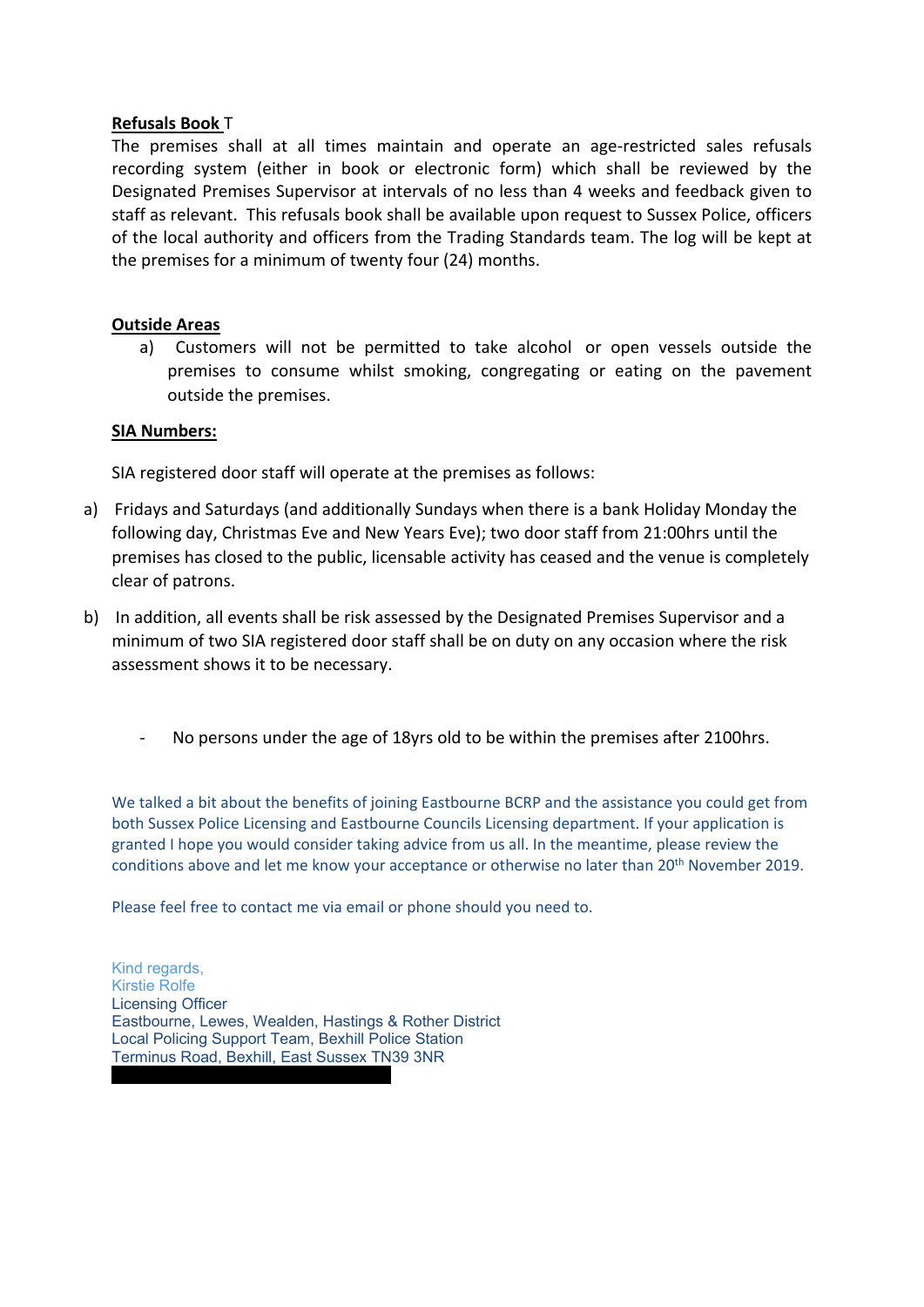**From:** Rolfe Kirstie 31774 **Sent:** 06 November 2019 14:41 **To:** Dene SONNESSA < **Subject:** RE: Major Variation application 3 Monkeys Bar & Kitchen, 16 Langney Road Eastbourne

Hello,

Thanks for your prompt response.

I will book you in for next Wednesday 10am at Bexhill Police Station. I wouldn't have thought we need to meet for any more than an hour.

Could you let me know at the meeting the capacity for the premises.

I look forward to meeting you next Wednesday.

Kind regards, Kirstie Rolfe Licensing Officer Eastbourne, Lewes, Wealden, Hastings & Rother District Local Policing Support Team, Bexhill Police Station Terminus Road, Bexhill, East Sussex TN39 3NR

**From:** Dene SONNESSA **Sent:** 06 November 2019 14:25 **To:** Rolfe Kirstie

**Subject:** Re: Major Variation application 3 Monkeys Bar & Kitchen, 16 Langney Road Eastbourne

\*\***External Email** - Do not click any links or open any attachments unless you trust the sender and know the content is safe. Further information can be found **[here.](http://jointintranet.shdc.police.uk/OurForces/Teams/ICT/Pages/sussex-20190513-spam-emails.aspx)**\*\* Hi Kirstie,

Wednesday 13th at 10am is the more suitable for me. Do you know how long our meeting will take?

Kind regards

Dene Sonnessa

Get [Outlook](https://scanmail.trustwave.com/?c=11436&d=spvW3ZDVVKz_-TRDINGho_8CFEfP8wQM6y38aIEUbA&u=https:%2f%2faka.ms%2fo0ukef) for iOS